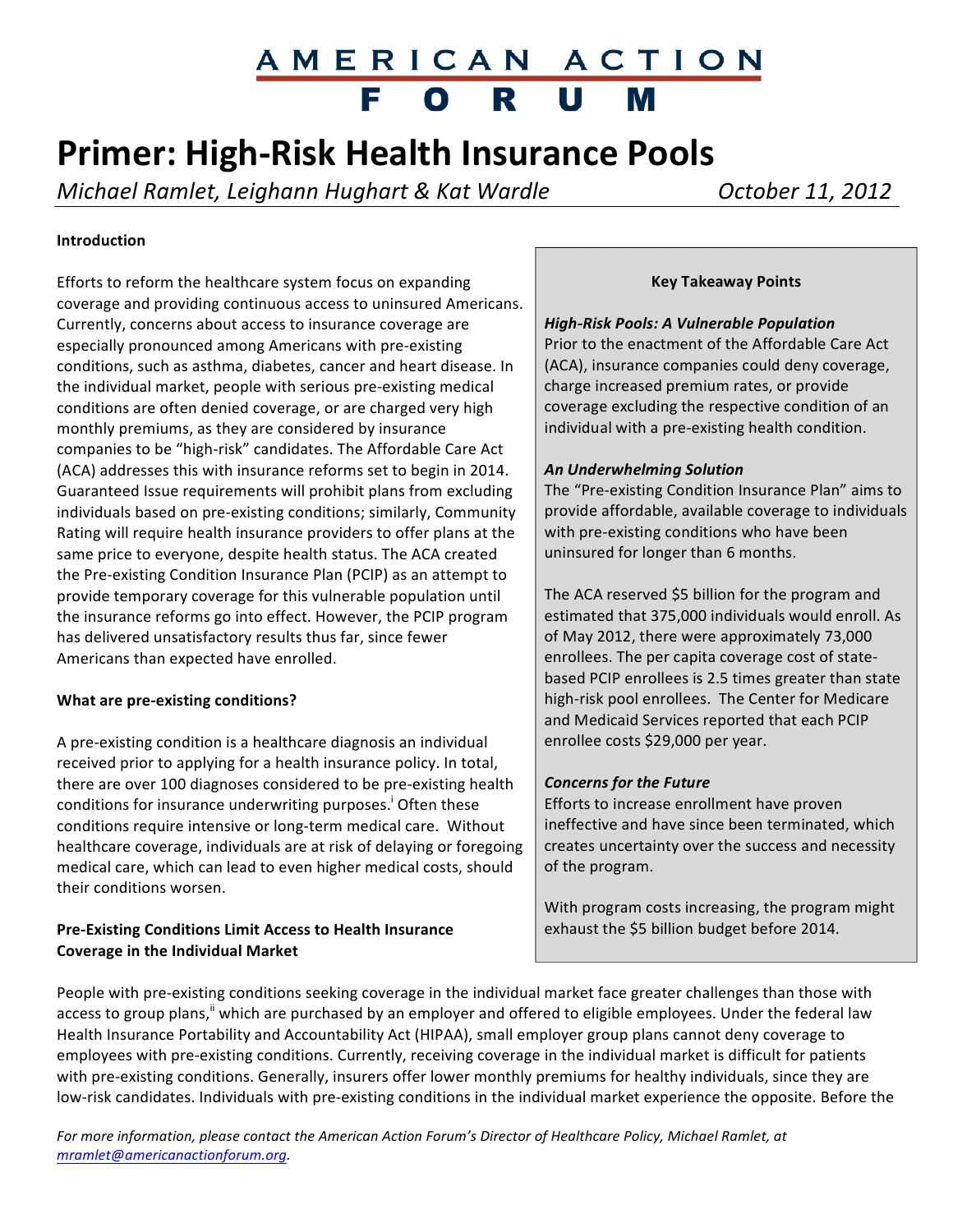# <u>AMERICAN ACTION</u>

ACA's insurance reforms go into effect insurance companies can refuse to sell coverage, charge higher premiums, and/or offer coverage that excludes benefits related to an individual's particular health condition.<sup>""</sup> Individuals with pre-existing conditions are often denied coverage because the insurer often cannot confidently predict the individual's future medical costs.

A 2011 household survey measured the prevalence of pre-existing conditions and the effect these conditions had on securing health insurance coverage.<sup>iv</sup> 21% of respondents with a pre-existing condition reported experiencing difficulties obtaining insurance (see Figure 1 below). Of the 21 percent who reported difficulties securing coverage within the individual market, 14 percent had been denied coverage completely. $\mathbf{v}^{\mathsf{v}}$ 



#### **Figure 1: Problems Securing Health Insurance Coverage**

Although states were formerly not required to provide an alternate option for medically uninsurable individuals, several have made attempts to address this population. For example, some states expanded their Medicaid programs to include all adults; others (including New York, New Jersey, Maine, and Kentucky) reformed their insurance markets and instituted Community Rating and Guaranteed Issue.<sup>vi</sup> Over the past 30 years, more than 35 states have launched highrisk pools aiming to provide a safety net for medically uninsurable populations. However, offering coverage through these high-risk pools has proven to be very expensive. The people served by the risk pools are likely to have high healthcare costs, and the total costs frequently exceed the revenue generated by the premiums charged to beneficiaries. In some cases, high-risk pools have proven too difficult to sustain. For example, Florida experimented with a high-risk pool but had to close enrollment in 1991. $^{\text{vi}}$ 

#### **Seeking a Resolution: The PCIP Program**

To expand coverage to uninsured persons with pre-existing conditions, the ACA sought to build on the existing infrastructure of state high-risk pools by creating temporary, federally-funded high-risk pools. On July 1, 2010, the ACA's "Pre-existing Condition Insurance Plan" took effect, which established new high-risk pools in each state.<sup>viii</sup> The program was designed to immediately provide health insurance coverage to individuals who were previously denied coverage. Eligibility is not based on income and enrollees are not charged a higher premium because of their medical condition. To qualify for the PCIP program, applicants must have a pre-existing health condition, which means they are more likely to need on-going, potentially expensive care. In addition, they must have been uninsured for a minimum of 6 months prior to applying for coverage.<sup>ix</sup> As such, they may have greater medical needs and higher medical costs due to a previous inability to obtain care.

States were given the option to operate their own pool or allow the Department of Health and Human Service (HHS) to implement one. Currently, 27 states are operating their own programs while 23 States and the District of Columbia have

#### **www.AmericanActionForum.org**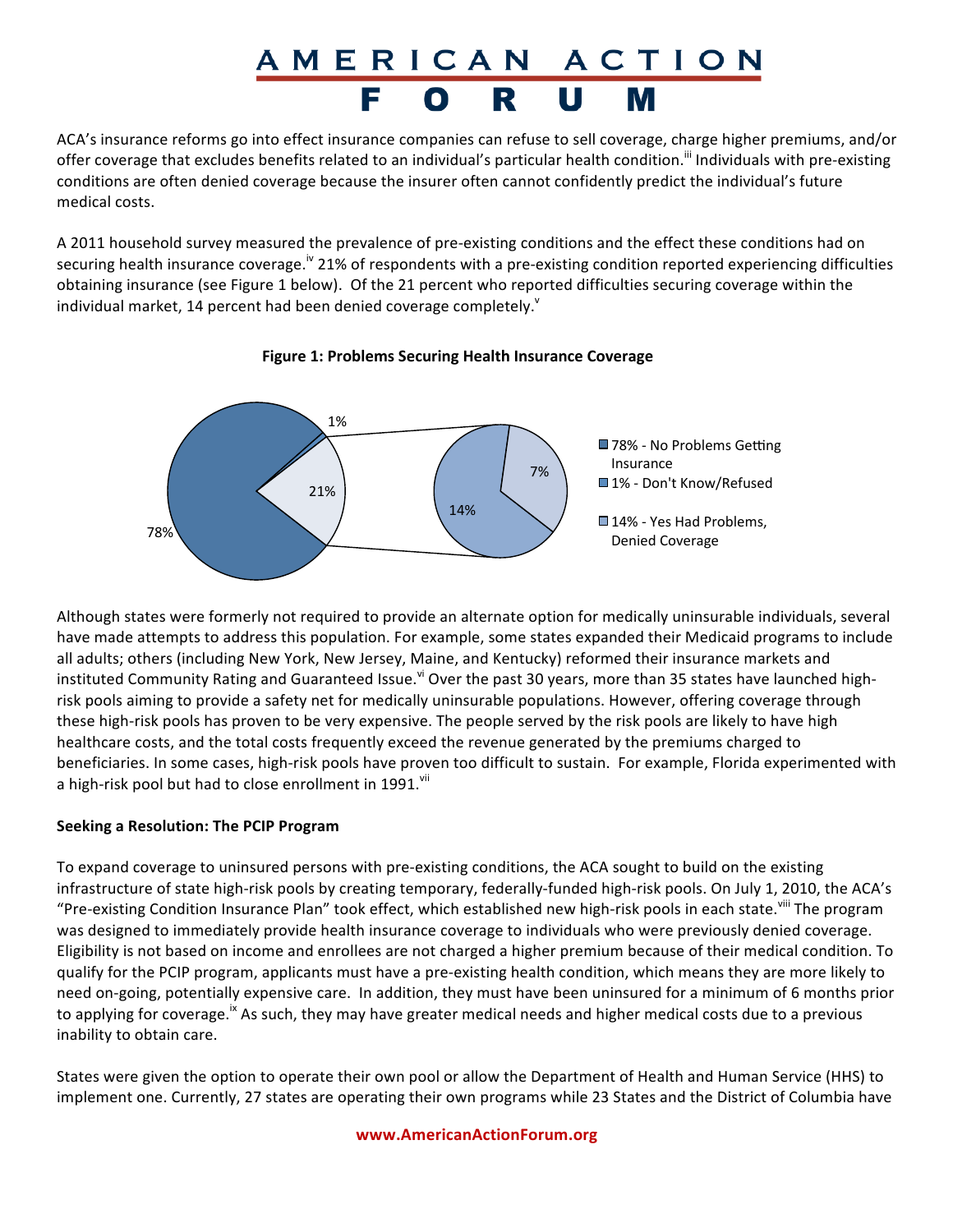### AMERICAN ACTION U

opted to have a federally run pool.<sup>x</sup> The program is temporary, lasting only until 2014 when state insurance exchanges will launch with Guaranteed Issue and Community Rating regulations.

#### **Overestimation of Enrollment**

Prior to the enactment of the ACA, high-risk pools provided coverage for 200,000 individuals. High premiums, which were often twice as high as individual market premiums, contributed to low-enrollment numbers. Because PCIP offered premiums comparable to market prices, an estimated 375,000 individuals were expected to enroll.<sup>xi</sup> However, the PCIP program has delivered underwhelming results, with far lower enrollment numbers than expected. Figure 2 represents the Centers for Medicare and Medicaid Services (CMS) report of PCIP enrollment by month for both state-based and federally administered plans and illustrates the program's slow enrollment rate that fails to reach even 13 percent of the expected 375,000 enrollees within the first 16 months. $^{xii}$ 



**Figure 2. PCIP Enrollment By Month<sup>xiii</sup>** 

Since the program's inception, the benefits and eligibility requirements have been adjusted to encourage enrollment. For example, in May 2011, the Administration announced that it would begin paying insurance brokers \$100 to help eligible high-risk individuals obtain coverage through the PCIP program. Other attempts to increase enrollment included reducing premiums and broadening eligibility qualifications. At the end of April 2012, the Centers for Medicare and Medicaid Services ended payments to insurance brokers who referred customers to the PCIP program. <sup>xiv</sup> Although the program grew from 21,454 enrollees in April 2011 to 56,257 in February of 2012, total enrollment remains far below the expected 375,000 enrollees.

#### **Underestimation of Cost**

The ACA appropriated \$5 billion for the payment of claims and administrative expenses in excess of the premiums collected from people enrolled in the PCIP program.<sup>xv</sup> Despite the low enrollment numbers, the program is spending its budget much faster than predicted, with costs far exceeding those of state high risk pools. PCIP enrollees have higher medical needs and costs per capita, since they are already ill. Table 1 indicates that the cost of state-based PCIP enrollees is approximately 2.5 times more than the costs of individuals in the original state high risk pools.<sup>xvi</sup>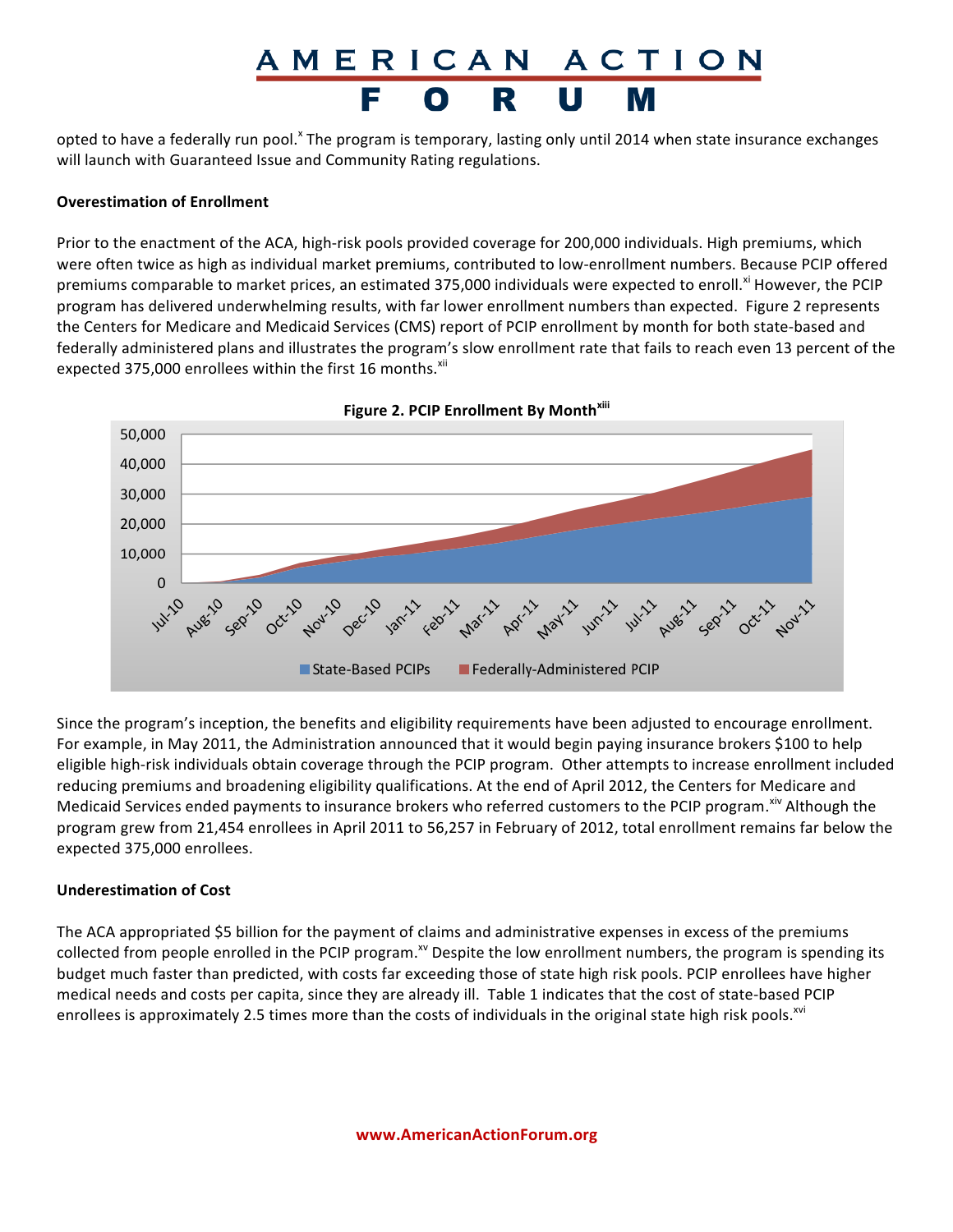### AMERICAN ACTION FORU

| Table 1. Illustrative Cost and Utilization Attributes of State-based PCIP Enrollees Compared to State High Risk<br><b>Pool Enrollees</b>                       |             |                      |
|----------------------------------------------------------------------------------------------------------------------------------------------------------------|-------------|----------------------|
| <b>Attribute</b>                                                                                                                                               | <b>PCIP</b> | State High Risk Pool |
| Hospital Admissions per 1,000<br>(Colorado)                                                                                                                    | 562         | 137                  |
| Inpatient Days per 1,000 (Colorado)                                                                                                                            | 5,174       | 735                  |
| Per Member Per Month Claims<br>Expenditures (Kansas)                                                                                                           | \$3,449     | \$1,376              |
| Loss Ratios (New Hampshire)                                                                                                                                    | 1,916%**    | 144%                 |
| *Each State uses the same provider networks and drug formulary.<br>** In March 2011, 11% of PCIP enrollees in New Hampshire accounted for 96% of claims costs. |             |                      |

Furthermore, Figure 3 illustrates the discrepancy in actuarial estimates of initial per-member costs for PCIP enrollees.<sup>xvii</sup> Each PCIP enrollee costs nearly \$29,000 per year, which is more than twice the 2010 cost estimates. Although the program enrollment is currently just 20 percent of the initial projection, the significant difference in cost of high-risk pools is concerning, as it suggests the program may still exhaust the \$5 billion before 2014.



#### **Figure 3. Projected Per Member PCIP Costs for Calendar Year 2012<sup>xviii</sup>**

#### **Conclusion**

Currently, 36 million to 122 million Americans have a pre-existing condition that creates barriers to sufficient health insurance coverage.<sup>xix</sup> This vulnerable population may receive delayed or deferred care, which will likely impact their condition and lead to heightened medical costs and needs. However, low enrollment in the PCIP program persists while coverage costs continue to increase. These costs soar above state high risk pool costs and risk exhausting the \$5 billion of reserved funds. Efforts to encourage enrollment have proven ineffective and further challenge the program's credibility. Prior to the PCIP program's enactment, states successfully managed their medically uninsurable populations with state-based pools; however, the federal government's attempt to do the same has largely failed. As the